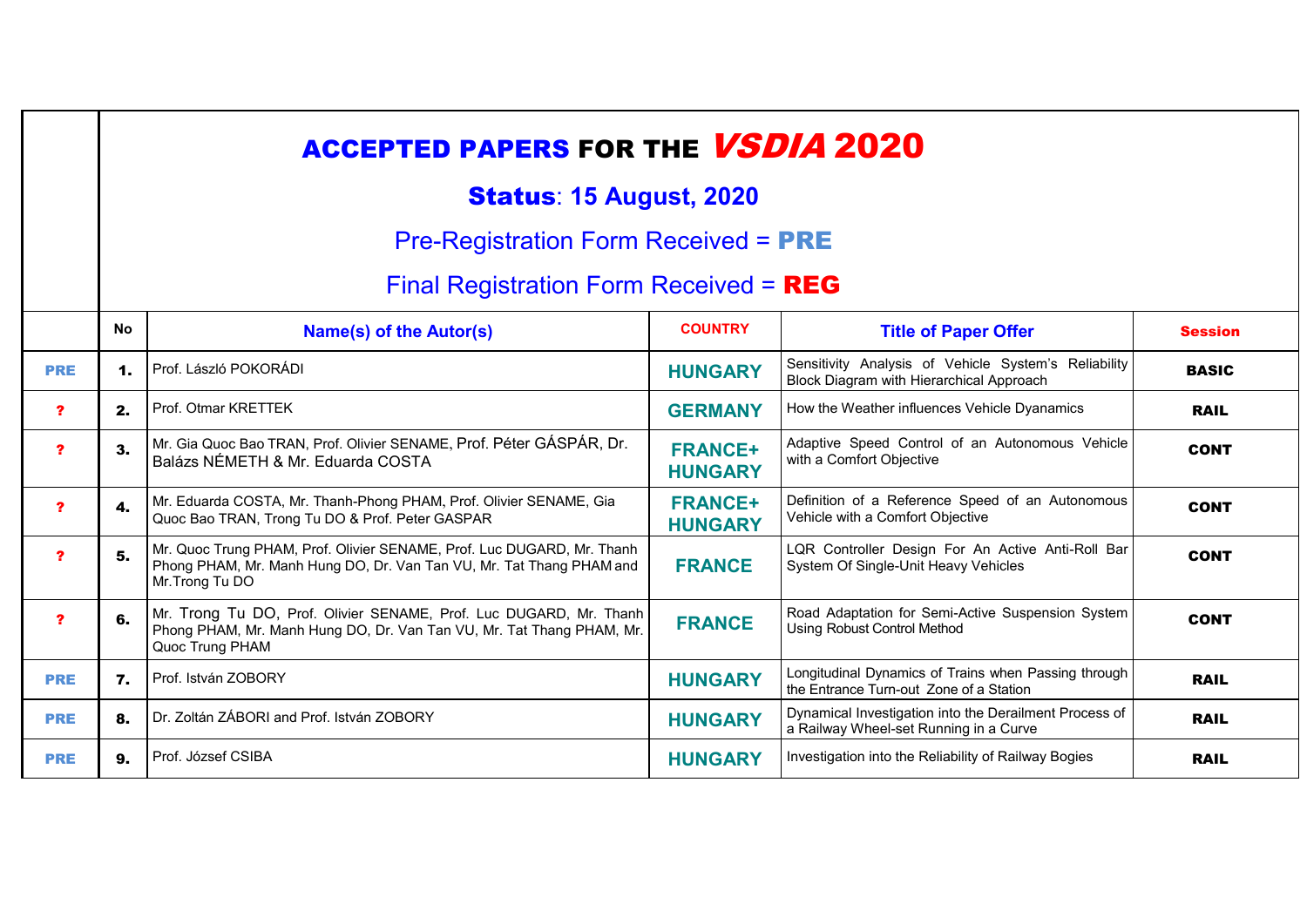| <b>PRE</b> | 10. | Prof. András FARKAS                                                                         | <b>HUNGARY</b>                   | Nonlinear Models of Certain Data Perturbations of In-<br>put Spectral Density Matrices                                                                                          | <b>RAIL</b>  |
|------------|-----|---------------------------------------------------------------------------------------------|----------------------------------|---------------------------------------------------------------------------------------------------------------------------------------------------------------------------------|--------------|
| <b>PRE</b> | 11. | Mr. Zsombor PETHŐ                                                                           | <b>HUNGARY</b>                   | Introduction of a Case Study in the Field of Vehicular<br>Cybersecurity                                                                                                         | <b>AUTO</b>  |
| <b>PRE</b> | 12. | Mr. Yunguang YE, Mr. Dachuan SHI and Prof. Markus HECHT                                     | <b>GERMANY</b>                   | An Automatic Correction Strategy for Wear Prediction<br>of Railway Wheels                                                                                                       | <b>RAIL</b>  |
| <b>PRE</b> | 13. | Mr. Dachuan SHI, Mr. Yunguang Ye, Mr. Marco GILLWALD and Prof. Markus<br><b>HECHT</b>       | <b>GERMANY</b>                   | Generating Reality-Augmented Simulation Data for<br>Fault Diagnosis of Rolling Stock                                                                                            | <b>RAIL</b>  |
| <b>PRE</b> | 14. | Mr. Zsolt VINCZE                                                                            | <b>HUNGARY</b>                   | Object Tracking in Lidar Point Clouds                                                                                                                                           | <b>AUTO</b>  |
| <b>PRE</b> | 15. | Mr. Asma ACHNIB and Prof. Olivier SENAME                                                    | <b>FRANCE</b>                    | Discrete-Time Robust Preview Control of Uncertain<br>Semi-Active Suspension Systems                                                                                             | <b>CONT</b>  |
| <b>PRE</b> | 16. | Mr. Tobias MEINERT, Dr. Athanasios DAFNIS and Mr. Kai-Uwe SCHRÖDER                          | <b>GERMANY</b>                   | UpBUS - Electrical, Transmodular Bus for a Seamless<br>Public Transport System                                                                                                  | <b>BASIC</b> |
| <b>PRE</b> | 17. | Mr. Dániel FÉNYES, Dr. Balázs NÉMETH, Prof. Péter GÁSPÁR and Prof.<br><b>Olivier SENAME</b> | <b>HUNGARY</b>                   | Data-Driven Control Design for Semi-Active Suspen-<br>sion                                                                                                                      | <b>CONT</b>  |
| <b>PRE</b> | 18. | Mr. Tamás HEGEDŰS, Dr. Balázs NÉMETH, Prof. Péter GÁSPÁR<br>and Prof. Olivier SENAME        | <b>HUNGARY+</b><br><b>FRANCE</b> | Motion Prediction Based Decision Making Algorithm for<br><b>Autonomous Vehicles</b>                                                                                             | <b>CONT</b>  |
| <b>PRE</b> | 19. | Mr. Bálint TÓTH. Prof. Zsolt SZALAY and Dr. Viktor TIHANYI                                  | <b>HUNGARY</b>                   | Validation of Virtual Testing Environments for Highly<br>Automated Functions and Automated Driving using<br>Co-Simulation                                                       | <b>AUTO</b>  |
| <b>PRE</b> | 20. | Mr. Péter FERENCZ                                                                           | <b>HUNGARY</b>                   | Analysis Aspects of Vertical Dynamics for Implementa-<br>tion in Simulation Methods to Assess Influences of Sec-<br>ondary Suspension System Anomalies on Wheel Profile<br>Wear | <b>RAIL</b>  |
| <b>PRE</b> | 21. | Ms. Judit LUKÁCS and Prof. Árpád TÖRÖK                                                      | <b>HUNGARY</b>                   | Sugeno-Type Fuzzy Based Predictive Model for Interi-<br>or Noise Level Estimation                                                                                               | <b>BASIC</b> |
| <b>PRE</b> | 22. | Mr. Márton PATAKI, Prof. Zsolt SZALAY and Dr. Viktor TIHANYI                                | <b>HUNGARY</b>                   | DEVELOPMENT OF AN ADVANCED TEST SCENARIO FOR AU-<br>TONOMOUS BRAKING SYSTEM PREVENTING PEDESTRIAN<br><b>ACCIDENTS</b>                                                           | <b>AUTO</b>  |
| <b>PRE</b> | 23. | Ms. Henrietta LENGYEL and Prof. Zsolt SZALAY                                                | <b>HUNGARY</b>                   | Collection of Adapting Naturalistic Driving Behaviour<br>Parameters for ADAS Systems Development                                                                                | <b>AUTO</b>  |
| <b>PRE</b> | 24  | Mr. Máté FAZEKAS, Prof. Péter GÁSPÁR and Dr. Balázs NÉMETH                                  | <b>HUNGARY</b>                   | Vehicle Models in the Wheel Odometry-Based Locali-<br>zation                                                                                                                    | <b>CONT</b>  |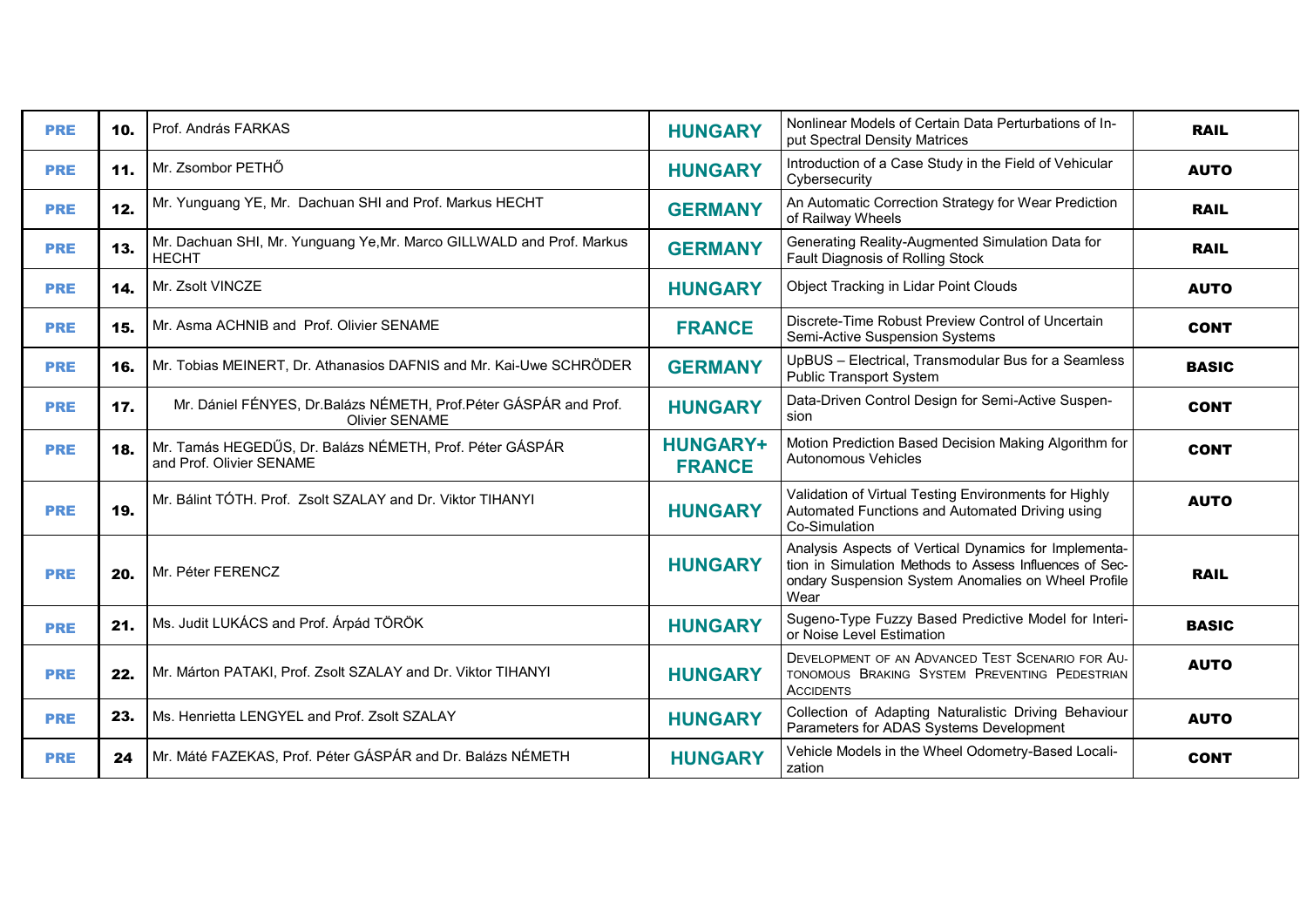| <b>PRE</b>              | 25. | Mr. Antal ZOLTÁN and Dr. Balázs NÉMETH                                                                                | <b>HUNGARY</b>                   | Application Possibilities of Augmented Reality in the<br>Simulation of Automated Vehicle Systems.                             | <b>CONT</b>     |
|-------------------------|-----|-----------------------------------------------------------------------------------------------------------------------|----------------------------------|-------------------------------------------------------------------------------------------------------------------------------|-----------------|
| <b>PRE</b>              | 26. | Mr. Péter SZILASSY and Dr. Balázs NÉMETH                                                                              | <b>HUNGARY</b>                   | Design of Speed Control for Automated Vehicles<br>in Intersections with Varying Speed Zones                                   | <b>CONT</b>     |
| <b>PRE</b>              | 27. | Ms. Annamária KONCZ                                                                                                   | <b>HUNGARY</b>                   | Transport Safety Testing of Lithium-ion Batteries and<br>Their Rik Concerning Laboratory Environment during<br><b>Tests</b>   | <b>BASIC</b>    |
| <b>PRE</b>              | 28. | Mr. Márk VENCZEL and Prof. Árpád VERESS                                                                               | <b>HUNGARY</b>                   | Analysis and Improvement of Filling Process for Vis-<br>cous Torsional Vibration Damper                                       | <b>BASIC</b>    |
| $\overline{\mathbf{r}}$ | 29. | Mr. Márk VENCZEL and Prof. Árpád VERESS                                                                               | <b>HUNGARY</b>                   | Effect of AK 1000000 Silicon Oil Thixotropy<br>on Dynamic Viscosity                                                           | <b>BASIC</b>    |
| $\mathbf{r}$            | 30. | Mr. Mirmovsum MIRAGAZADE and Prof. Árpád VERESS                                                                       | <b>HUNGARY</b>                   | Aerodynamic Drag Reduction for Commercial Vehi-<br>cles                                                                       | <b>AIR/SHIP</b> |
| $\mathbf{?}$            | 31. | Mr. József JAKAB, Mr. Roland BALAJTI, Mr. Daniel KISS,<br>Mr. Máté SZIGETVÁRI, Mr. Tamás DEMUS and Prof. Árpád VERESS | <b>HUNGARY</b>                   | Numerical Modelling and Analysis of an Air Dryer Unit                                                                         | <b>BASIC</b>    |
| <b>PRE</b>              | 32. | Prof. Vilmos ZOLLER                                                                                                   | <b>HUNGARY</b>                   | On Track-Vehicle Problems Containing Generalized<br><b>Beams and Foundations</b>                                              | <b>RAIL</b>     |
| <b>PRE</b>              | 33. | Mr. Hang CAO and Dr. Máté ZÖLDY                                                                                       | <b>HUNGARY</b>                   | Path Planning for Autonomous Vehicle in Roundabouts                                                                           | <b>AUTO</b>     |
| <b>PRE</b>              | 34. | Mr. István NÉMETH                                                                                                     | <b>HUNGARY</b>                   | Vibration of Disc-Brake Systems - Analysis and Atten-<br>uation                                                               | <b>RAIL</b>     |
| <b>PRE</b>              | 35. | Mr. Hakan BASANGAN, Mr. András MIHÁLY, Prof. Péter GÁSPÁR<br>and Prof. Olivier SENAME                                 | <b>FRANCE+</b><br><b>HUNGARY</b> | Integrated Cruise Control and Semi-active Suspension<br>Control for Autonomous Vehicle Based on Look-Ahead<br>Information     | <b>CONT</b>     |
| $\mathbf{r}$            | 36. | Prof. Tamás GAUSZ and Prof. Balázs GÁTI                                                                               | <b>HUNGARY</b>                   | <b>Applied Airfoil Aerodynamics</b>                                                                                           | <b>AIR/SHIP</b> |
| <b>PRE</b>              | 37. | Mr. Ádám DOMINA and Dr. Viktor TIHANYI                                                                                | <b>HUNGARY</b>                   | Path Following Control Solutions for Autonomous<br>Ground Vehicles                                                            | <b>AUTO</b>     |
| <b>PRE</b>              | 38. | Dr. Károly BENEDA                                                                                                     | <b>HUNGARY</b>                   | Identification and Control Design of Shaft Power Micro<br>Gas Turbine Engine for Full Authority Digital Electronic<br>Control | <b>AIR/SHIP</b> |
| <b>PRE</b>              | 39. | Prof. András SZABÓ                                                                                                    | <b>HUNGARY</b>                   | Numerical Stability Analysis for Increasing the Critical<br>Speed Limit of EMUs                                               | <b>RAIL</b>     |
| $\mathbf{r}$            | 40. | Dr. Csaba HARGITAI                                                                                                    | <b>HUNGARY</b>                   | Added Mass Experimental Determination of Inland<br>Vessels                                                                    | <b>AIR/SHIP</b> |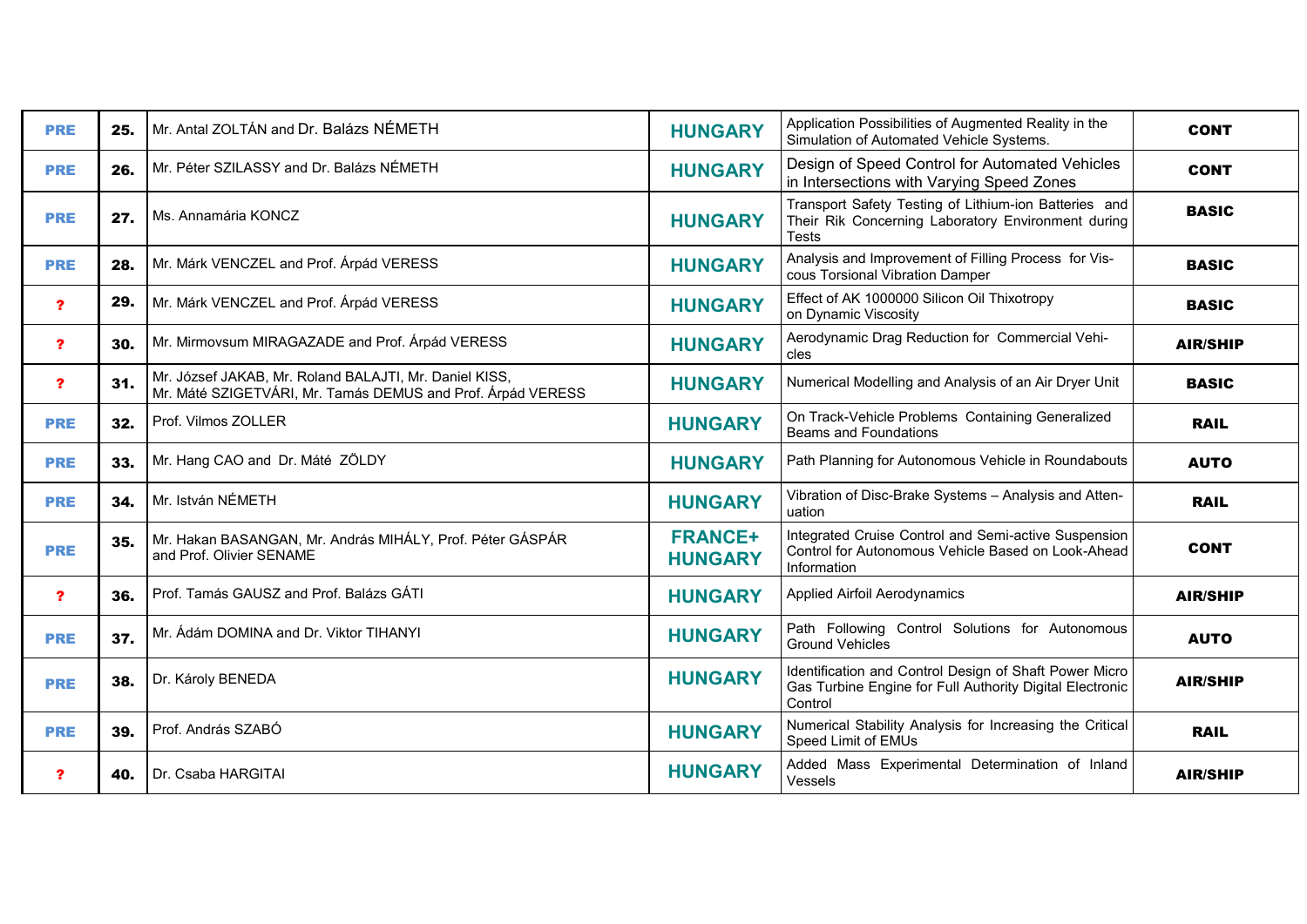| <b>PRE</b>              | 41. | Dr. Sándor MALATINSZKY                                                                    | <b>HUNGARY</b> | Conformity Assessment of a Modernised Locomotive<br>Bogie and Body Connection - Type Tests and Results                                                                          | <b>RAIL</b>     |
|-------------------------|-----|-------------------------------------------------------------------------------------------|----------------|---------------------------------------------------------------------------------------------------------------------------------------------------------------------------------|-----------------|
| $\mathbf{r}$            | 42. | Mr. Daniel HADHÁZI                                                                        | <b>HUNGARY</b> | Theoretical Concept Design of a Potential Stability and<br>Manoeuvre Control On-Board Device for Escort Tugs<br>Using Real Time Measured Operational Technical In-<br>formation | <b>AIR/SHIP</b> |
| ?                       | 43. | Prof. Dezső SZŐKE                                                                         | <b>HUNGARY</b> | Structure and Parameter Analysis of the Vibratory Sys-<br>tem Railway Track and Vehicle                                                                                         | <b>RAIL</b>     |
| <b>PRE</b>              | 44. | Mr. Máté M-SZŰCS                                                                          | <b>HUNGARY</b> | Operational Reliability Improvement Possibilities of<br>Diesel Locomotive Fleet with Limited Low Quantity<br>Items                                                              | <b>RAIL</b>     |
| <b>PRE</b>              | 45. | Mr. Márk VENCZEL and Prof. Árpád VERESS                                                   | <b>HUNGARY</b> | Investigating the Effect of Thixotropy in Silicone Oils<br>onto the Dynamic Viscosity Measurement                                                                               | <b>BASIC</b>    |
| <b>PRE</b>              | 46. | Prof.Dr. István ZOBORY                                                                    | <b>HUNGARY</b> | On Stochastic Simulation of S-N Curves (Wöhler-<br>Curves)                                                                                                                      | <b>BASIC</b>    |
| $\overline{\mathbf{r}}$ | 47. | Mr. Zoltán. GYURKÓ, Mr. László LINDENMAIER, Mr. András SZAPPANOS<br>and Prof. Huba NÉMETH | <b>HUNGARY</b> | Estimation of Vehicle Dynamics for Automated Com-<br>mercial Vehicles                                                                                                           | <b>AUTO</b>     |
|                         |     |                                                                                           |                |                                                                                                                                                                                 |                 |
|                         |     |                                                                                           |                |                                                                                                                                                                                 |                 |
|                         |     |                                                                                           |                |                                                                                                                                                                                 |                 |
|                         |     |                                                                                           |                |                                                                                                                                                                                 |                 |
|                         |     |                                                                                           |                |                                                                                                                                                                                 |                 |
|                         |     |                                                                                           |                |                                                                                                                                                                                 |                 |
|                         |     |                                                                                           |                |                                                                                                                                                                                 |                 |
|                         |     |                                                                                           |                |                                                                                                                                                                                 |                 |